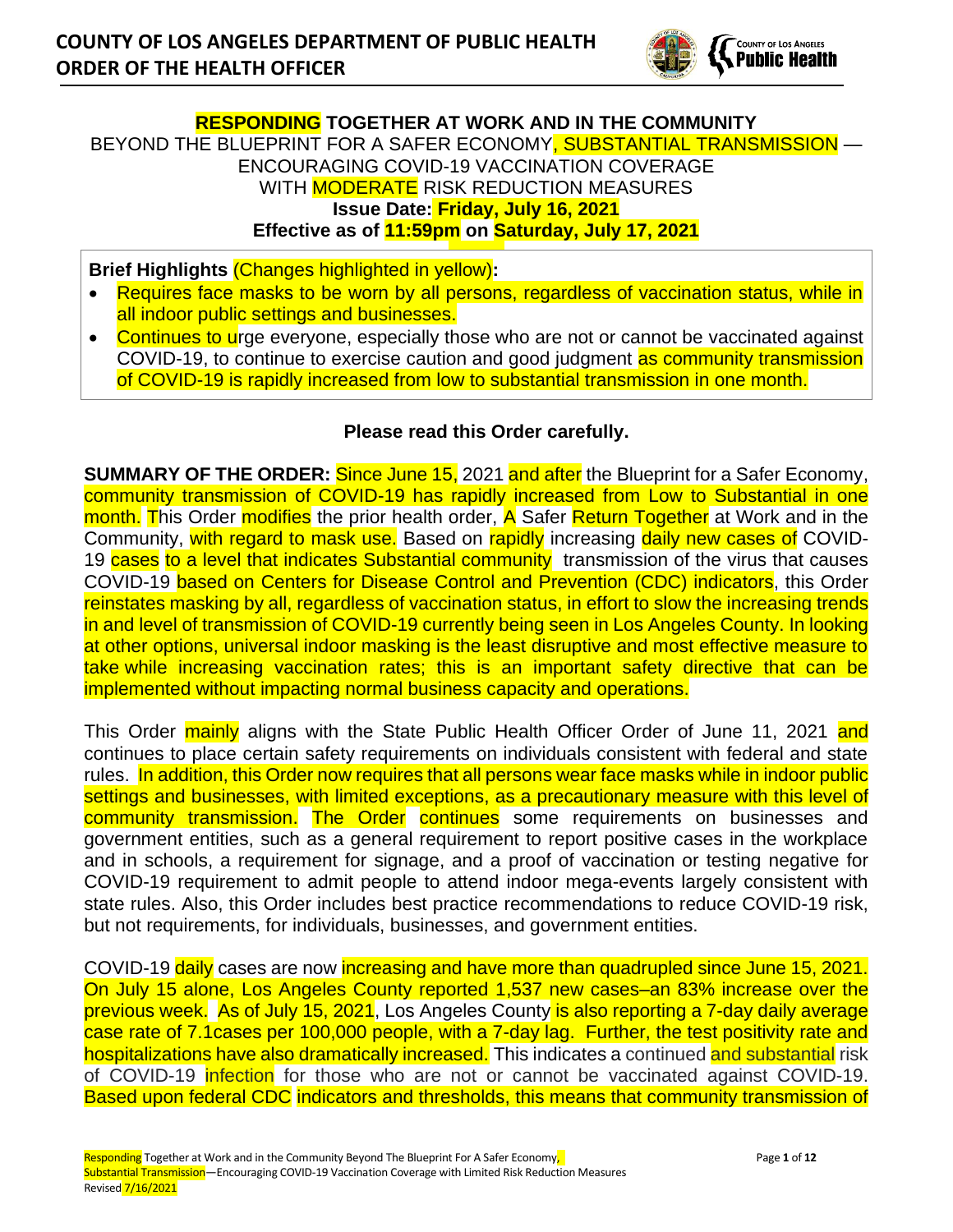

COVID-19 within the County of Los Angeles is now substantial, and highly likely to increase during the coming days and weeks.

There are millions of people in Los Angeles County who are not yet vaccinated against COVID-19, including children under 12 years old who are not currently eligible to be vaccinated. Most COVID-19 infections are caused by people who have no or mild symptoms of infection. Variants of the virus that may spread more easily or cause more severe illness remain present and have increased in our County. In the absence of physical distancing requirements for the public and capacity limits for indoor and outdoor settings, unvaccinated and partially vaccinated persons are more likely to get infected and spread the virus, which is transmitted through the air and concentrates in indoor settings. We have also seen surges in other parts of the country and the world, increasingly impacting younger adults.

At this time, the current COVID-19 vaccines are effective at helping to reduce the risk of getting and spreading the infection and also of getting seriously ill even if a fully vaccinated person gets COVID-19, even against the current variants of the virus that causes COVID-19. Although no vaccine is 100 percent effective at preventing illness in vaccinated people, the currently authorized COVID-19 vaccines remain the best form of protection against COVID-19. Vaccinations remain widely available to those 12 years and older. Everyone who is eligible, including those who have recovered from a COVID-19 infection and people at risk for severe illness with COVID-19—such as unvaccinated older adults and unvaccinated individuals with health risks—and members of their households are urged to get vaccinated against COVID-19 as soon as they can if they have not already done so. Those who are not fully vaccinated are urged to adhere to both the required and recommended risk reduction measures.

We must remain vigilant against variants of the virus that causes COVID-19, especially given high levels of transmission here and in other parts of the world and due to the possibility of a new variant being identified for which the current COVID-19 vaccines may not be effective. It is, therefore, prudent to require the reinstatement on an effective public health measure to reduce transmission between people.

This Order is issued to help slow and improve the Substantial level of community transmission of COVID-19 here in Los Angeles County.

This Order's primary intent is to reduce the **transmission** risk of COVID-19 in the County for all, especially those who are not fully vaccinated, in the absence of other protective measures, like physical distancing requirements and capacity limits.

This Order will be revised in the future, if needed, to reflect the State Executive Orders, California Division of Occupational Safety and Health's (better known as Cal/OSHA) worksite requirements, and State Public Health Officer Orders and guidance. Should local COVID-19 conditions warrant, the Health Officer may, after consultation with the Board of Supervisors, issue Orders that are more restrictive than those of the State Public Health Officer.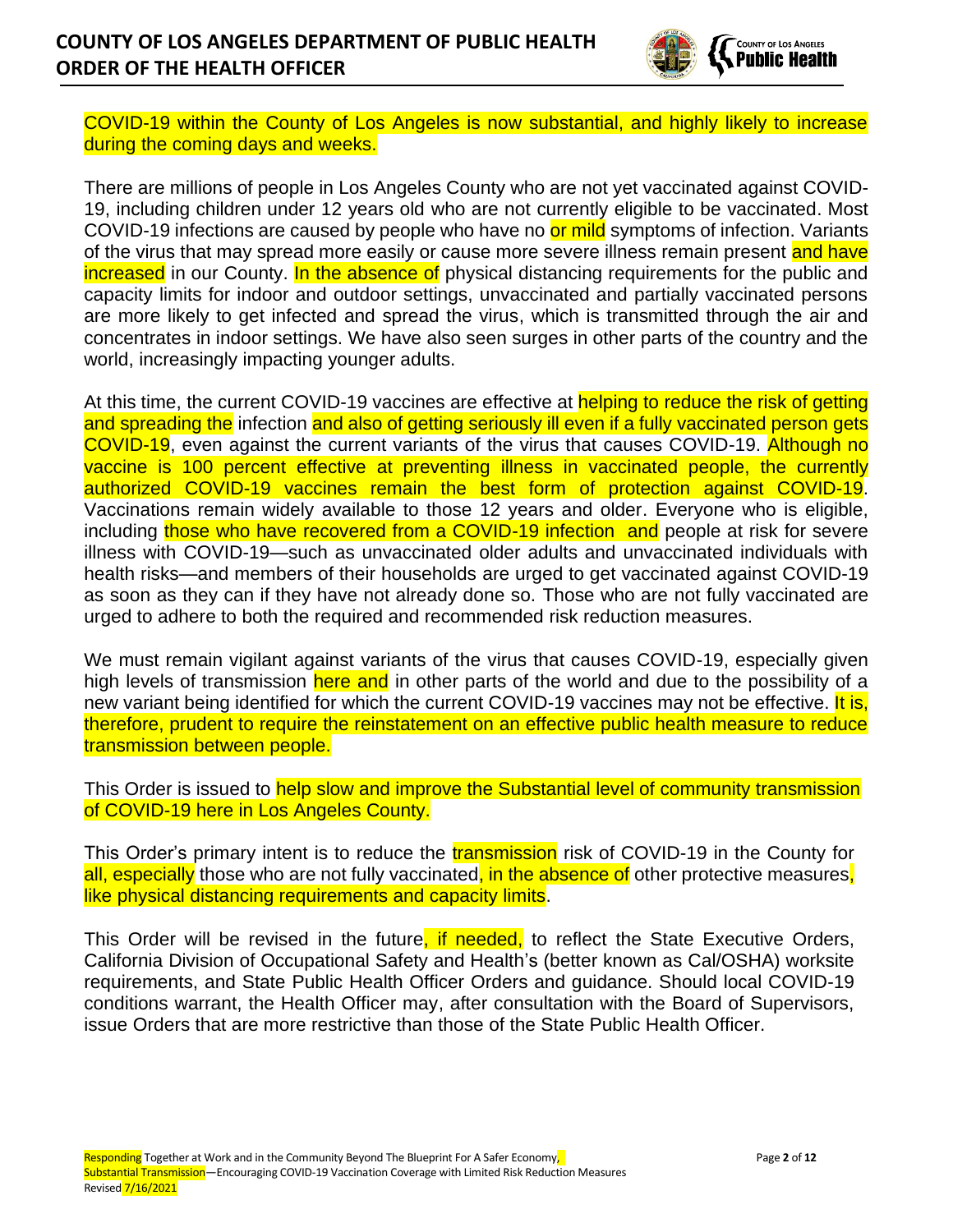

This Order is effective within the County of Los Angeles Public Health Jurisdiction, defined as all cities and unincorporated areas within the County of Los Angeles, with the exception of the cities of Long Beach and Pasadena that must follow their respective City Health Officer orders and guidance. This Order is effective at 11:59pm on **Saturday, July 17, 2021** and will continue until further notice.

## **UNDER THE AUTHORITY OF CALIFORNIA HEALTH AND SAFETY CODE SECTIONS 101040, 101085, AND 120175, THE COUNTY OF LOS ANGELES HEALTH OFFICER ORDERS:**

- **1.** This Order supersedes the Health Officer's Prior Order.
- **2.** This Order's intent is to continue to protect the community from COVID-19, in particular for those who are not or cannot be fully vaccinated<sup>1</sup> against COVID-19 in the County, in the absence of other protective measures and to increase vaccination rates to reduce spread of COVID-19 long-term, so that the whole community is safer and the COVID-19 pandemic can come to an end. Failure to comply with any of the Order's provisions constitutes an imminent threat and menace to public health, and a public nuisance, and is punishable by citation or fine.
	- a) This Order does not supersede any stricter limitation imposed by a local public entity within the County of Los Angeles Public Health Jurisdiction. The Order is consistent with **existing authority** that local health jurisdictions may implement or continue more restrictive public health measures if the jurisdiction's Local Health Officer determines that health conditions in that jurisdiction warrant such measures. Where a conflict exists between this Order and any State public health order related to controlling the spread of COVID-19 during this pandemic, the most restrictive provision controls, unless the County of Los Angeles is subject to a court order requiring it to act on, or enjoining it from enforcing, any part of this Order.
- **3.** All persons living within the County of Los Angeles Public Health Jurisdiction should continue to practice required and recommended COVID-19 infection control measures at all times and when among other persons when in community, work, social or school settings, especially when multiple unvaccinated persons from different households may be present and in close contact with each other, especially when in indoor or crowded outdoor settings.
- **4. Face Masks.** All individuals must follow the requirements included in both the requirements of this Order and the Guidance for the Use of Face Coverings issued by the California Department of Public Health.
	- a) These requirements are mainly aligned with recommendations issued by the Centers for Disease Control & Prevention (CDC). They provide information about higher risk settings where masks are required or recommended to prevent transmission to:
		- i. Persons with a higher risk of infection (e.g., unvaccinated or immunocompromised persons),

<sup>1</sup> People are considered "fully vaccinated" against COVID-19 two weeks or more after they have received the second dose in a 2-dose series (e.g., Pfizer-BioNTech or Moderna) or 2 weeks or more after they have received a single-dose vaccine (e.g., Johnson and Johnson [J&J]/Janssen).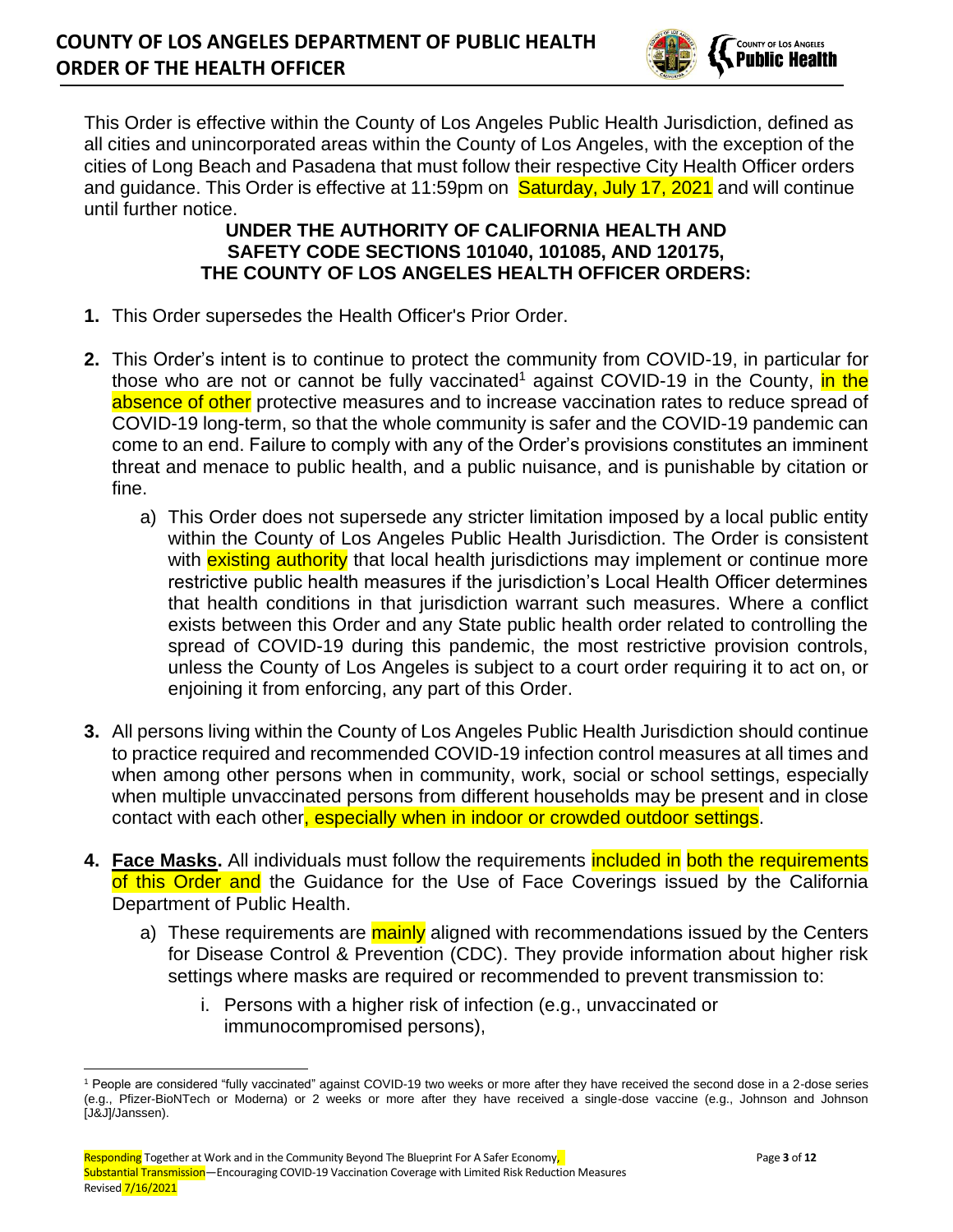

- ii. Persons with prolonged, cumulative exposures (e.g., workers), or
- iii. Persons whose vaccination status is unknown.

When people wear a mask correctly, they protect others as well as themselves. Consistent and correct mask use is especially important indoors and outdoors when in close contact with (less than six feet from) others who are not fully vaccinated against COVID-19 or whose vaccination status is unknown.

- b) Masks are required for everyone, regardless of COVID-19 vaccination status, in the following settings:
	- i. On public transit (examples: airplanes, ships, ferries, trains, subways, buses, taxis, and ride-shares)
	- ii. In transportation hubs (examples: airport, bus terminal, marina, train station, seaport or other port, subway station, or any other area that provides transportation),
	- iii. Indoors in K-12 schools, childcare and other youth settings. (Note: This may change as updated State K-12 school guidance is forthcoming, pending updates for K-12 operational guidance from the CDC.),
	- iv. Healthcare settings (including long term care facilities),
	- v. State and local correctional facilities and detention centers,
	- vi. Homeless shelters, emergency shelters, and cooling centers, and
	- vii. All indoor public settings, venues, gatherings, and businesses (examples: offices, retail, restaurants, theaters, family entertainment centers, meetings, and state and local government offices serving the public, among others.)
- c) Recommendation: In *indoor public and private* settings where there is close contact with other people who may not be fully vaccinated, individuals should consider wearing a higher level of protection, such as wearing two masks ("double masking") or a wearing a respirator (e.g., KN95 or N95). This is particularly important if an individual is not fully vaccinated and is in an indoor or crowded outdoor setting.
- d) Individuals, businesses, venue operators or hosts of public indoor settings must:
	- i. Require all patrons to wear masks for all indoor settings, regardless of their vaccination status; and
	- ii. Post clearly visible and easy to read signage, with or without having an employee **present**, at all entry points for indoor and outdoor settings to communicate the masking requirements for patrons.
- e) Special considerations are made for people with communication difficulties or certain disabilities. Clear masks or cloth masks with a clear plastic panel that [fit well a](http://publichealth.lacounty.gov/acd/ncorona2019/masks/#howtowear)re an alternative type of mask for people who interact with: people who are deaf or hard of hearing, children or students learning to read, people learning a new language, and people with disabilities.
- f) All businesses, venue operators or hosts must implement measures to clearly communicate to non-employees the masking requirements on their premises.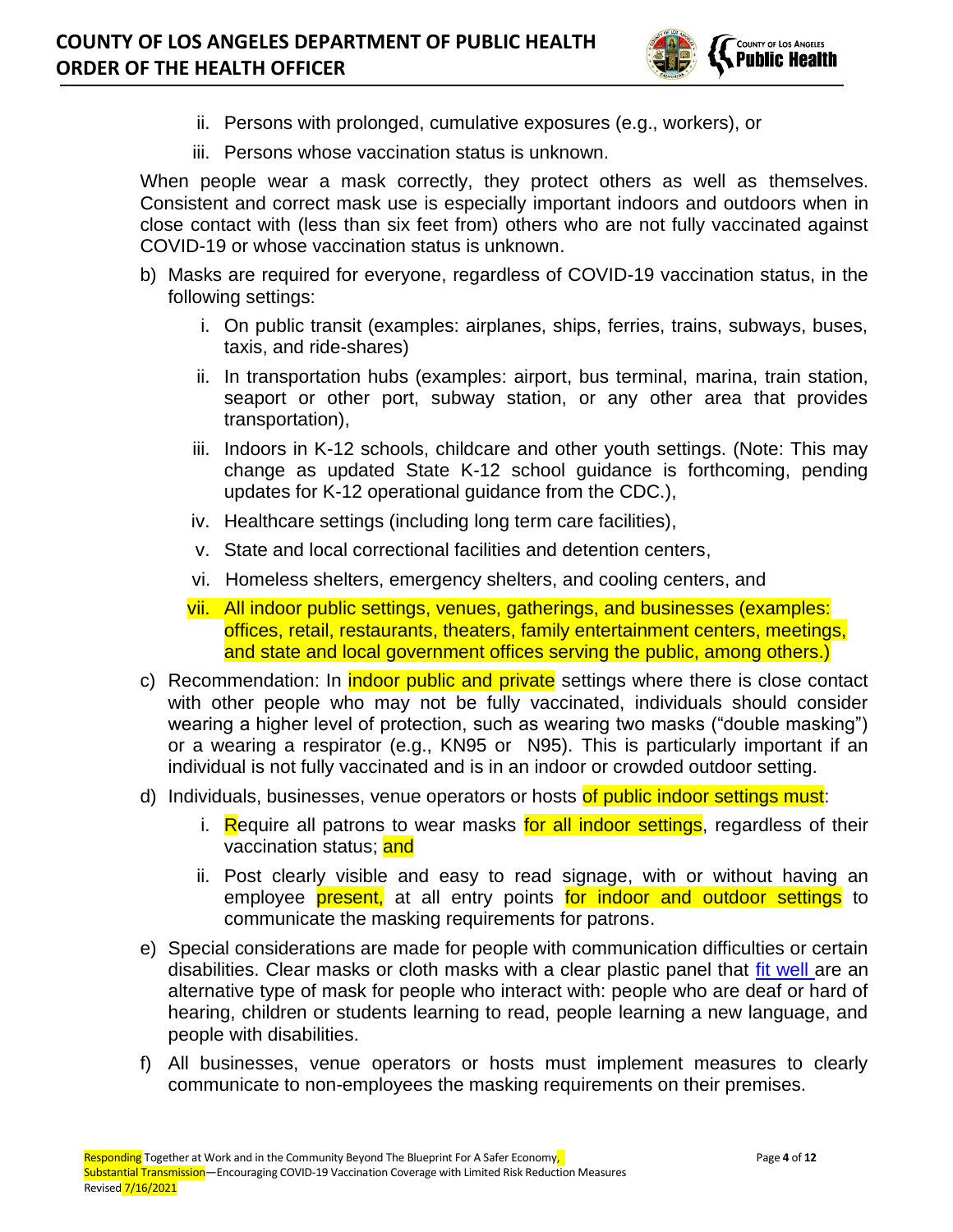

- g) No person can be prevented from wearing a mask as a condition of participation in an activity or entry into a business.
- h) The categories of persons who are exempt from mask requirements remain unchanged at this time and can be found at [http://publichealth.lacounty.gov/acd/ncorona2019/masks/#notwear.](http://publichealth.lacounty.gov/acd/ncorona2019/masks/#notwear) In workplaces, certain employees may be exempt from wearing a mask when performing specific tasks which cannot feasibly be performed while wearing a mask. This exception is limited to the period of time in which such tasks are actually being performed. Workers who cannot feasibly wear a mask while performing their work must be tested for COVID-19 at least twice per week, unless the employer is provided proof of the employee's full vaccination against COVID-19 or proof of recovery from laboratory-confirmed COVID-19 within the past 90 days against COVID-19.
- $\overline{I}$  In workplaces, most employers and businesses are subject to the Cal/OSHA COVID-19 [Emergency Temporary Standards \(ETS\)](https://www.dir.ca.gov/dosh/coronavirus/ETS.html) and some to the Cal/OSHA Aerosol [Transmissible Diseases Standards,](https://www.dir.ca.gov/dosh/dosh_publications/ATD-Guide.pdf) and should consult those regulations for additional applicable requirements. The ETS allow local health jurisdictions to require more protective mandates. This County Health Officer Order, which requires masking of all individuals at indoors public settings and businesses, regardless of vaccination status, is a such a mandate in Los Angeles County, and overrides the more permissive ETS regarding employee<sup>2</sup> masking.
- j) All employers and businesses subject to Cal/OSHA must review and comply with the active Cal/OSHA COVID-19 Prevention Emergency Temporary Standards (ETS). As approved and effective, the full text of the COVID-19 Prevention emergency standards will be listed under [Title 8, Subchapter 7,](https://www.dir.ca.gov/Title8/sb7intro.html) sections 3205-3205.4 of the California Code of Regulations. All businesses or employers with independent contractors should also review the State Labor Commissioner's Office webpage entitled, "Independent [contractor versus employee",](https://www.dir.ca.gov/dlse/faq_independentcontractor.htm) which discusses the "employment status" of persons hired as independent contractors, to ensure correct application of the ETS.
- **5. Mandatory Reporting by Businesses and Governmental Entities.** Persons and businesses within the County of Los Angeles Public Health Jurisdiction must continue to follow the COVID-19 infection control protocols and guidance provided by the County Department of Public Health regarding isolation of persons confirmed or suspected to be infected with the virus that causes COVID-19 disease or quarantine of those exposed to and at risk of infection from COVID-19. In instances where the County has not provided a specific guidance or protocol, specific guidance or protocols established by the State Public Health Officer shall control.
	- a) In the event that an owner, manager, or operator of any business knows of three (3) or more cases of COVID-19 among their employees within a span of 14 days, the employer must report this outbreak to the Department of Public Health at (888) 397- 3993 or (213) 240-7821, or online at [www.redcap.link/covidreport.](http://www.redcap.link/covidreport)

<sup>&</sup>lt;sup>2</sup> Some independent contractors are considered as employees under the State Labor Code. For more details, check the California Department of Industrial Relations' [Independent contractor versus employee](https://www.dir.ca.gov/dlse/faq_independentcontractor.htm) webpage.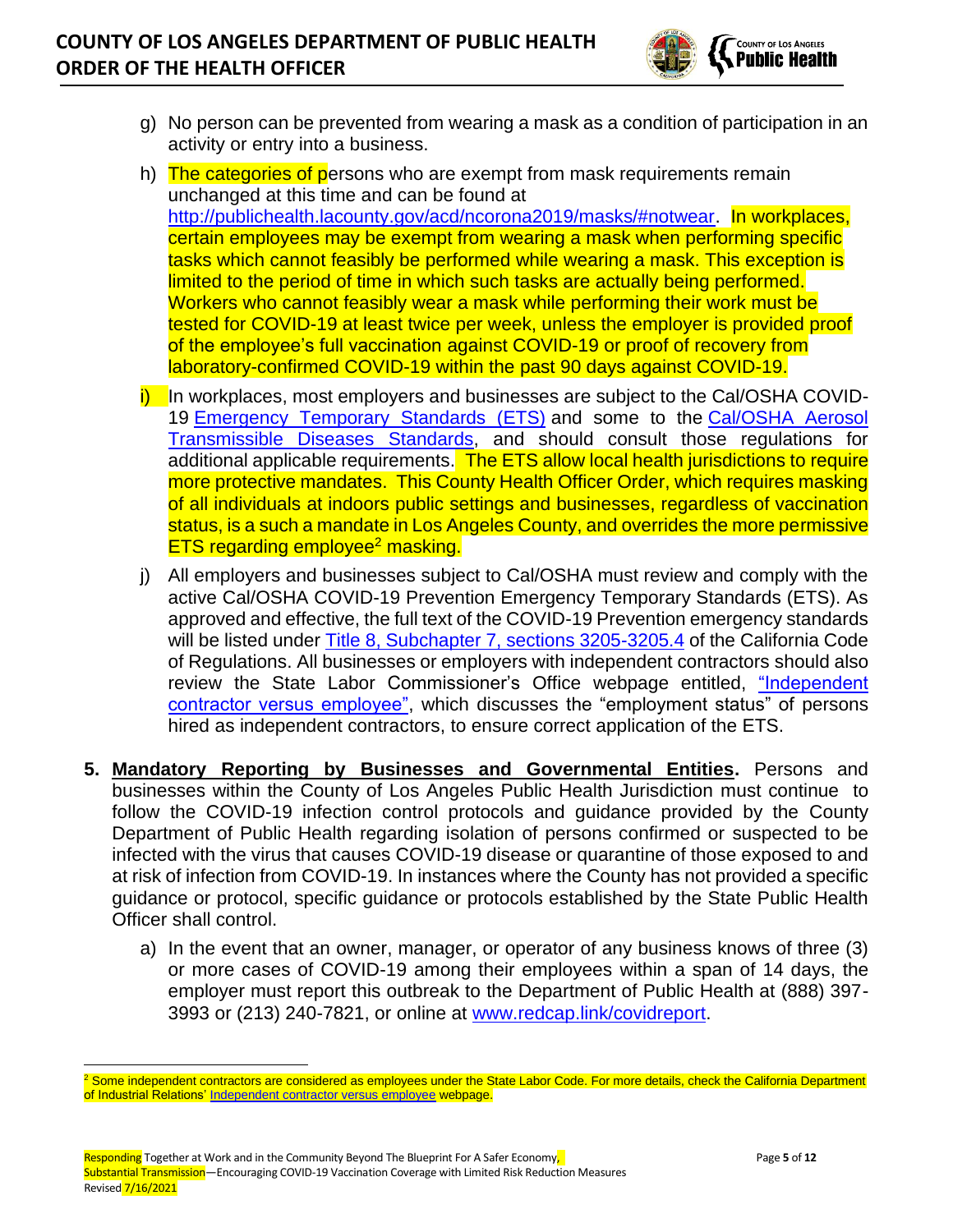

- b) In the event that an owner, manager, or operator of any business is informed that one or more employees, assigned or contracted workers, or volunteers of the business has tested positive for, or has symptoms consistent with COVID-19 (case), the employer must have a protocol to require the case(s) to isolate themselves at home and require the immediate self-quarantine of all employees that had a workplace exposure to the case(s).
- **6. LACDPH Best Practice Guidance.** All individuals and Businesses are strongly urged to follow the LACDPH Best Practice Guidance, containing health and safety recommendations for COVID-19.
- **7.** At this time, people at risk for severe illness or death from COVID-19—such as unvaccinated older adults and unvaccinated individuals with health risks—and members of their household, should defer participating in activities with other people outside their household where taking protective measures, including wearing face masks and social distancing, may not occur or will be difficult, especially indoors or in crowded spaces. For those who are not yet fully vaccinated, staying home or choosing outdoor activities as much as possible with physical distancing from other households whose vaccination status is unknown is the best way to prevent the risk of COVID-19 transmission.
- **8. Encourage Activities that Can Occur Outdoors.** All Businesses and governmental entities are urged to consider moving operations or activities outdoors, where feasible and to the extent allowed by local law and permitting requirements, because there is generally less risk of COVID-19 transmission outdoors as opposed to indoors.
- **9. Ventilation Guidelines.** All Businesses and governmental entities with indoor operations are urged to review the Ventilation Guidelines and implement ventilation strategies for indoor operations as feasible. See California Department of Public Health [Interim Guidance for](https://www.cdph.ca.gov/Programs/CID/DCDC/Pages/COVID-19/Interim-Guidance-for-Ventilation-Filtration-and-Air-Quality-in-Indoor-Environments.aspx)  [Ventilation, Filtration and Air Quality in Indoor Environments](https://www.cdph.ca.gov/Programs/CID/DCDC/Pages/COVID-19/Interim-Guidance-for-Ventilation-Filtration-and-Air-Quality-in-Indoor-Environments.aspx) for detailed information. Nothing in this Order limits any ventilation requirements that apply to particular settings under federal, state, or local law.
- **10.**This Order does not supersede any stricter limitation imposed by a local public entity within the County of Los Angeles Public Health Jurisdiction.
- **11.Sectors that Continue to Require Additional Risk Reduction Measures.** The following sectors serve persons and populations that have lower rates of vaccination or persons who are not yet eligible to be vaccinated. As such, these sectors continue to require additional risk reduction measures and must operate subject to the following conditions listed below and those specified in the County sector-specific reopening protocol(s) located at <http://publichealth.lacounty.gov/media/Coronavirus/index.htm>:
	- a) **Day camps.** Day camp owners and operators must implement and post the required Los Angeles County Department of Public Health Reopening Protocol for Day Camps, attached to this Order as **Appendix K**.
	- b) **Schools (K-12) and School Districts.** All public and private schools (K-12) and school districts within the County of Los Angeles may open for in-person classes. Educational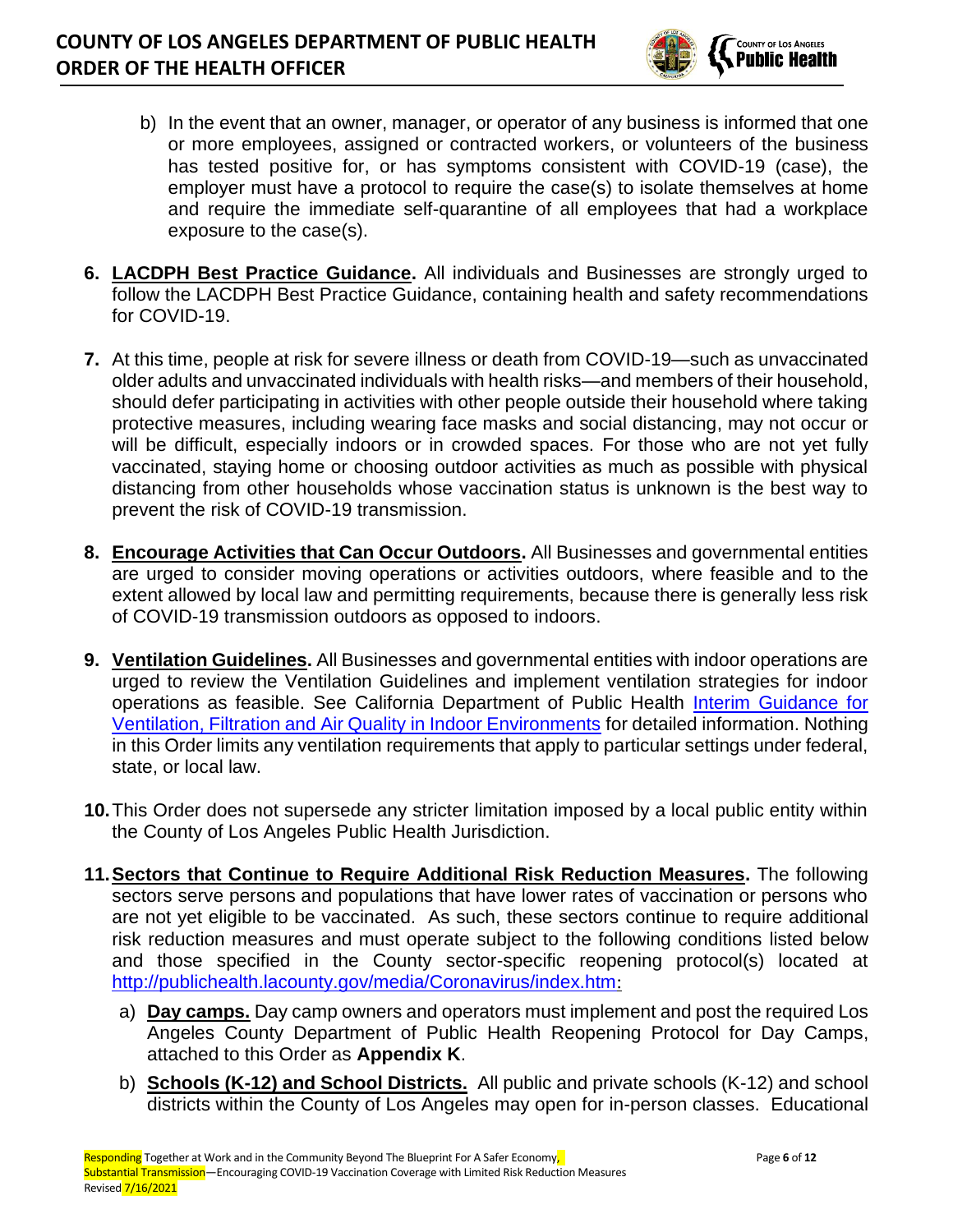

facilities serving students at any grade level must prepare, implement and post the required Los Angeles County Department of Public Health Reopening Protocols for K-12 Schools, attached to this Order as **Appendix T1,** and must follow the Protocol for COVID-19 Exposure Management Plan in K-12 Schools, attached to this Order as **Appendix T2**.

- c) **Mega Events (Outdoor and Indoor).** Mega Events are characterized by large crowds greater than 5,000 (indoors) and 10,000 (outdoors) attendees. Mega Events may have either assigned or unassigned seating, and may be either general admission or gated, ticketed and permitted events. These events are considered higher risk for COVID-19 transmission.
	- i. **Indoor Mega Events:** Indoor Mega Events (example: conventions/ conferences/ expos/ sporting events and concerts) where more than 5,000 people are in attendance, can reopen to the public. In addition to the general public health recommendations, Indoor Mega Event operators must verify the full vaccination status<sup>3</sup> or pre-entry negative COVID-19 viral test<sup>4</sup> result of all attendees. Attendees must wear a face covering while indoors at an Indoor Mega Event. Indoor Mega Event operators must prominently place information on all communications, including reservation and ticketing systems, to ensure guests are aware of the proof of pre-entry testing or full vaccination status, including acceptable modes of verification, and masking requirements.
	- ii. **Outdoor Mega Events:** Outdoor Mega Events (example: music or food festivals/car shows/large endurance events and marathons/ parades/ sporting events and concerts) that attract crowds of over 10,000 persons, can reopen to the public. In addition to the general public health recommendations, it is strongly recommended that Outdoor Mega Event operators verify the full vaccination status or pre-entry negative COVID-19 viral test result for all attendees. All attendees who do not verify full vaccination status prior to entry should be asked to wear face coverings. Attendees must follow California Department of Public Health (CDPH) Guidance for Face Coverings. Outdoor Mega Event operators must prominently place information on all communications, including reservation and ticketing systems, to ensure guests are aware that the State and County health officers strongly recommendations that they be fully vaccinated against COVID-19, obtain a negative COVID-19 viral test prior to attending the event, and wear a face mask while in attendance. All persons at the event or venue are required to wear face masks while in any indoor setting, and in areas where 50% of the structure has adjacent

<sup>&</sup>lt;sup>3</sup> The following are acceptable as proof of full vaccination status: Vaccination card (which includes name of person vaccinated, type of COVID-19 vaccine provided and date last dose administered) OR a photo of a vaccination card as a separate document OR a photo of the attendee's vaccine card stored on a phone or electronic device OR documentation of the person's full vaccination against COVID-19 from a healthcare provider. Businesses and venue operators may also utilize self-attestation at point of registration, during ticket purchase or on the day of the event prior to entry into the venue.

<sup>4</sup> Pre-entry negative testing is testing that must be conducted within 72 hours before event start time (both PCR and antigen are acceptable). Results of the test must be available prior to entry into the event or venue. The following are acceptable as proof of a negative COVID-19 viral test result: printed document (from the test provider or laboratory) OR an email or text message displayed on a phone from the test provider or laboratory. The information should include person's name, type of test performed, and negative test result (date of test must be within prior 72 hours). Businesses and venue operators may also utilize self-attestation at point of registration, during ticket purchase or on the day of the event prior to entry into the venue.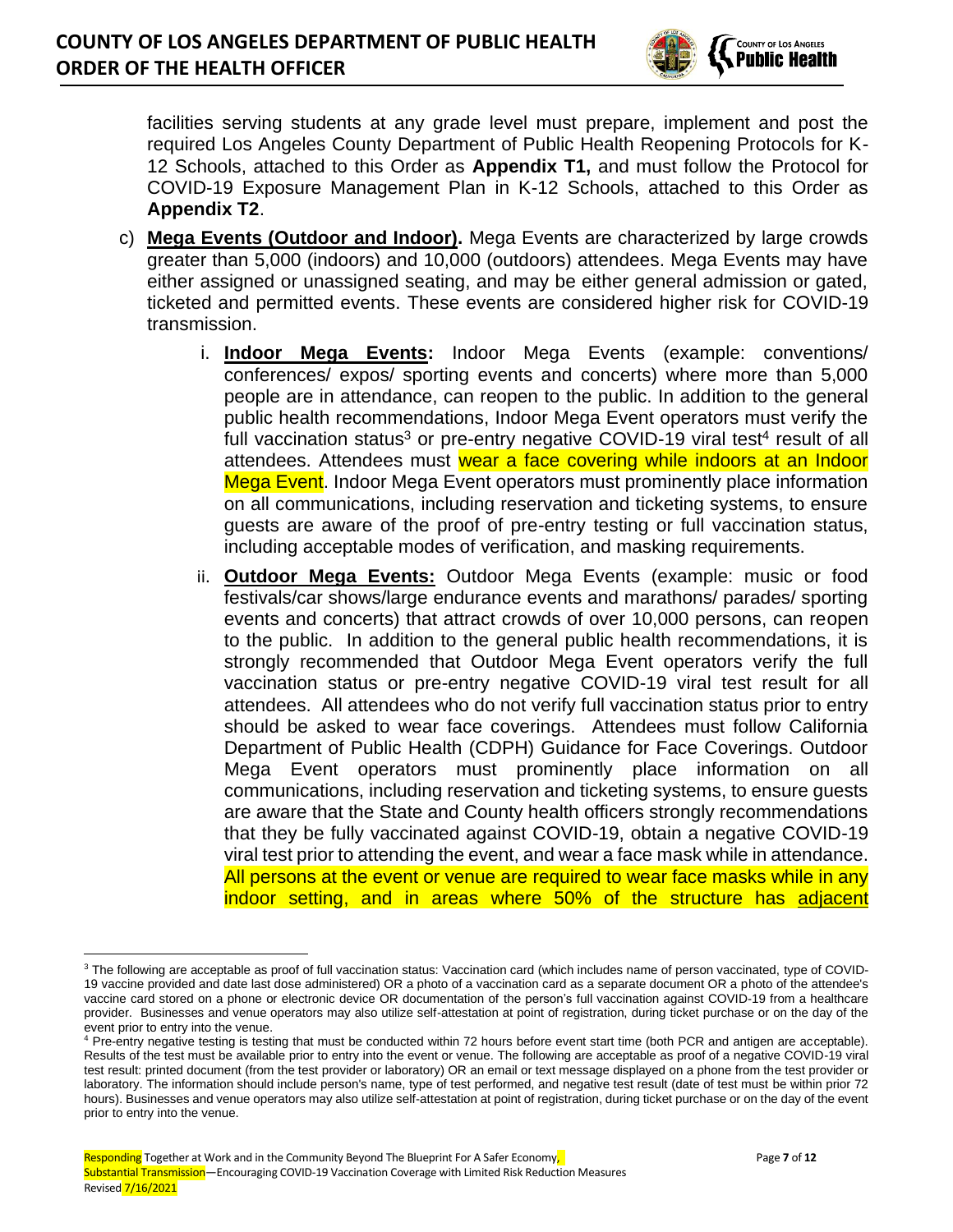

impermeable walls, such as concourses and concession stands. Operators are to make face masks available for all attendees.

- iii. **Additional Recommendations for Both Outdoor and Indoor Mega Events:** Mega Event operators are encouraged to follow these additional recommendations:
	- 1. Encourage everyone to get vaccinated when eligible.
	- 2. Facilitate increased ventilation of indoor spaces (i.e., open all windows and doors to increase natural air flow), following California Department of Public Health [Interim Guidance for Ventilation, Filtration and Air](https://www.cdph.ca.gov/Programs/CID/DCDC/Pages/COVID-19/Interim-Guidance-for-Ventilation-Filtration-and-Air-Quality-in-Indoor-Environments.aspx)  [Quality in Indoor Environments.](https://www.cdph.ca.gov/Programs/CID/DCDC/Pages/COVID-19/Interim-Guidance-for-Ventilation-Filtration-and-Air-Quality-in-Indoor-Environments.aspx)
	- 3. Encourage everyone to sign up for [CA Notify](https://canotify.ca.gov/#section2) as an added layer of protection for themselves and the community to receive alerts when they have been in close contact with someone who tests positive for COVID-19.
	- 4. Convey the risk of attending large crowded events where the vaccine status of other attendees may be unknown to the individuals.
	- 5. Convey the risk of attending large crowded events for populations that may not currently be eligible for vaccination or may be immunocompromised and whose vaccine protection may be incomplete.
	- 6. Encourage all venues along any parade or event route to provide outdoor spaces for eating/drinking/congregating to reduce the risk of transmission in indoor settings.
- d) **Overnight Organized / Children's Camps.** An organized camp is a site with program and facilities established for the primary purpose of providing an overnight outdoor group living experience for recreational or other purposes for five days or more during one or more seasons of the year. A Notice of Intent to Operate must be submitted by the Camp operator to the Environmental Health Division [Communityhealth@ph.lacounty.gov](mailto:Communityhealth@ph.lacounty.gov) prior to operation. The owner or operator of an Overnight Organized/ Children's Camp must prepare, implement, and post the required Los Angeles County Public Health Protocols for Overnight Organized / Children's Camps, attached to this Order as **Appendix K-1**.

## **REASONS FOR THE ORDER**

**12.** This Order is based upon the following determinations: continued evidence of sustained and substantial community transmission of COVID-19 within the County; documented asymptomatic transmission; scientific evidence and best practices regarding the most effective approaches to slow the transmission of communicable diseases generally and COVID-19 specifically; evidence that millions of people in the County population continue to be at risk for infection with serious health complications, including hospitalizations and death from COVID-19, due to age, pre-existing health conditions, being unvaccinated or not eligible for vaccination, and the increasing presence of more infectious variants of the virus that causes COVID-19 and which have been shown to cause more severe disease being present in the County; and further evidence that other County residents, including younger and otherwise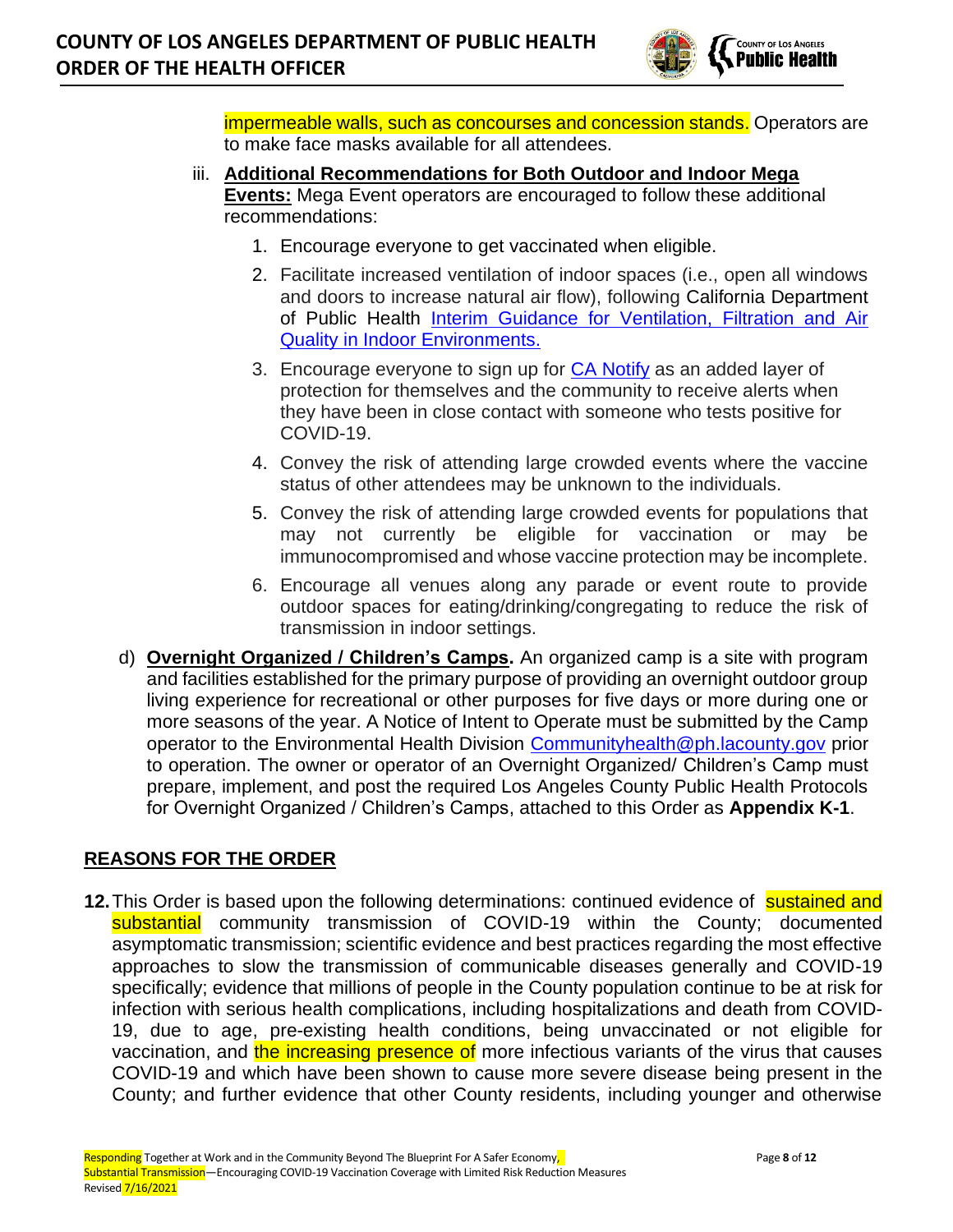

healthy people, are also at risk for serious negative health outcomes and for transmitting the virus to others. The Order's intent is to continue to reduce the risk of COVID-19 infection for all, especially those who are not or cannot be fully vaccinated against COVID-19 in the County.

- **13.**Existing community transmission of COVID-19 in Los Angeles County is increasing and continues to present a substantial risk of **infection and** harm to the health of those who are not or cannot be vaccinated against COVID-19. COVID-19 vaccinations are widely available to those 12 years and older, but as of July 15, approximately 2.5 million people age 16 years and older in our community have not received a COVID-19 vaccination and remain susceptible to infection, in addition to the approximately 1.4 million children under the age of 12 years who are not currently eligible to receive a COVID-19 vaccination. New variants of the virus that may spread more easily or cause more severe illness are increasingly present in our county and remain a high risk for those who are not vaccinated against COVID-19 in the absence of other community mitigation measures, like physical distancing requirements and capacity limits, in indoor and outdoor settings As of, July 15, 2021, there have been at least 1,262,578 cases of COVID-19 and 24,566 deaths reported in Los Angeles County. Increased interactions among members of the public has resulted in an increased number of daily new cases and rapidly increased 7-day average daily case rate of 7.1 cases per 100,000 people with a 7-day lag, indicating substantial community transmission, in the absence of capacity limits and physical distancing requirements across sectors in both indoor and outdoor settings. Making the risk of community transmission worse, some individuals who contract the virus causing COVID-19 have no symptoms or have only mild symptoms, and so are unaware that they carry the virus and are transmitting it to others. Because even people without symptoms can transmit the virus, and because evidence shows the infection is easily spread, preventing, limiting, and placing risk reduction measures on various types of gatherings and other direct and indirect interpersonal interactions have been proven to reduce the risk of transmitting the virus.
- **14.**Epidemiologic evidence demonstrates that the rate of community transmission, hospitalizations and testing positivity rates have all substantially increased since June 15, 2021. Although more than 10,712,037 vaccine doses have been administered and more than 5,067,109 residents ages 16 and older are fully vaccinated against COVID-19 in Los Angeles County, the attendant risks to the public's health associated with COVID-19 still remain.

In line with the State Public Health Officer, the Health Officer will continue to monitor scientific evidence and epidemiological data within the County.

- **15.**The Health Officer will continue monitoring epidemiological data to assess the impact of lifting restrictions and fully re-opening sectors. Those Indicators include, but are not limited to:
	- a) The number of new cases, hospitalizations, and deaths among residents in areas in the lowest Healthy Places Index (HPI) quartile and by race/ethnicity.
	- b) The COVID-19 case rate.
	- c) The percentage of COVID-19 tests reported that are positive.
	- d) The availability of COVID-19 vaccines and the percentage of eligible County residents vaccinated against COVID-19.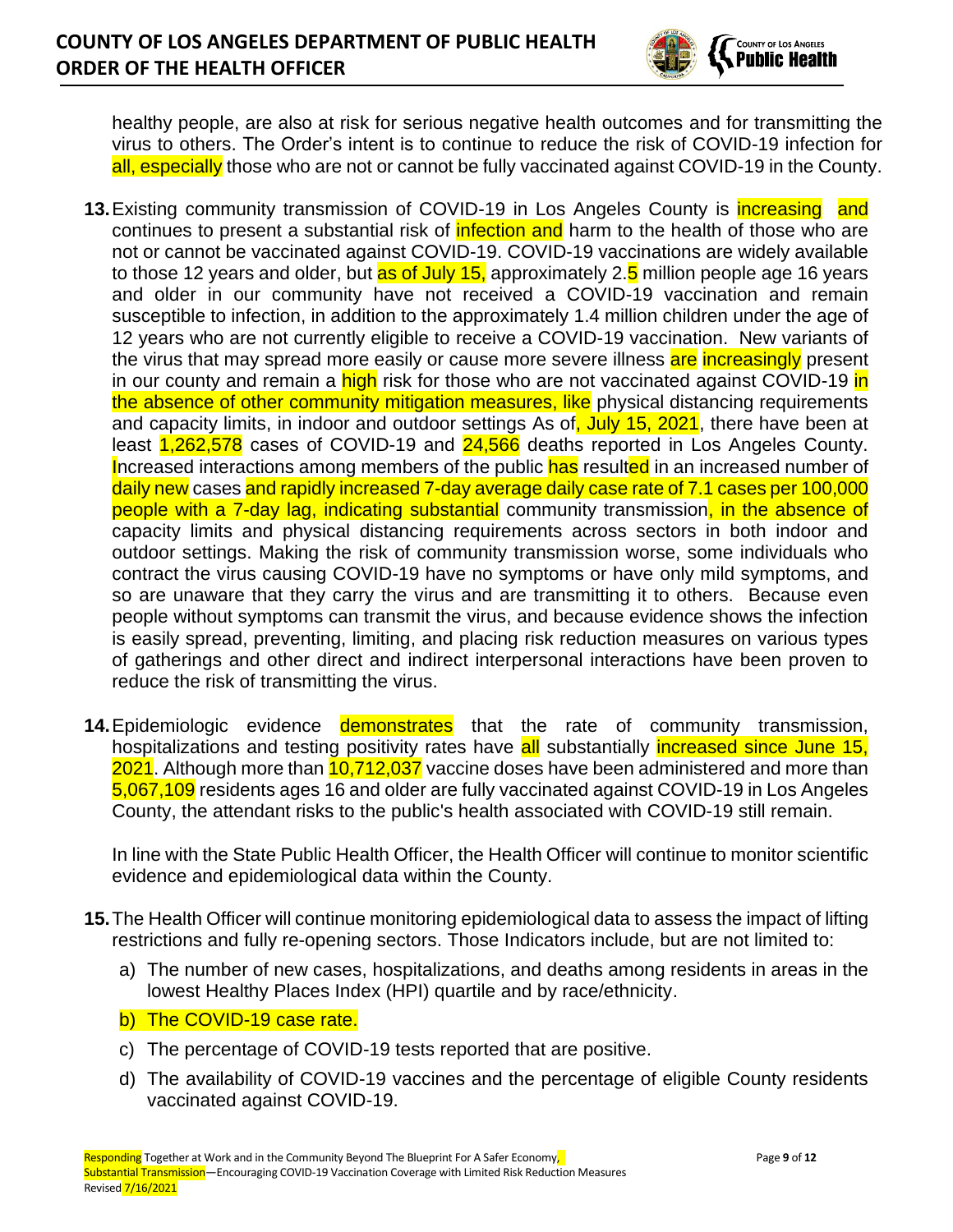

e) The number of fully vaccinated people who get sick, are hospitalized, or die from COVID-19.

#### **ADDITIONAL TERMS**

- **16.**The County shall promptly provide copies of this Order by: (a) posting it on the Los Angeles Department of Public Health's website [\(www.publichealth.lacounty.gov\)](http://www.publichealth.lacounty.gov/), (b) posting it at the Kenneth Hahn Hall of Administration located at 500 West Temple Street, Los Angeles, CA 90012, (c) providing it to any member of the public requesting a copy, and (d) issuing a press release to publicize the Order throughout the County.
	- a) The owner, manager, or operator of any facility that is likely to be impacted by this Order is strongly encouraged to post a copy of this Order onsite and to provide a copy to any member of the public requesting a copy.
	- b) Because guidance may change, the owner, manager, or operator of any facility that is subject to this Order is ordered to consult the Los Angeles County Department of Public Health's website [\(www.publichealth.lacounty.gov\)](http://www.publichealth.lacounty.gov/) daily to identify any modifications to the Order and is required to comply with any updates until the Order is terminated.
- **17.**If any subsection, sentence, clause, phrase, or word of this Order or any application of it to any person, structure, gathering, or circumstance is held to be invalid or unconstitutional by a decision of a court of competent jurisdiction, then such decision will not affect the validity of the remaining portions or applications of this Order.
- **18.**This Order incorporates by reference, the March 4, 2020 Proclamation of a State of Emergency issued by Governor Gavin Newsom and the March 4, 2020 declarations of a local and public health emergency issued by the Los Angeles County Board of Supervisors and Los Angeles County Health Officer, respectively, and as they may be supplemented.
- **19.**This Order is issued in consideration of California's Beyond the Blueprint for Industry and Business Sectors issued May 21, 2021, and subsequent updates. This Order may be revised in the future as the State Public Health Officer amends its guidance to reflect evolving public health conditions and recommendations issued by the federal CDC and other public health authorities. Should local COVID-19 conditions warrant, the Health Officer may, after consultation with the Board of Supervisors, issue orders that are more restrictive than the guidance and orders issued by the State Public Health Officer.
- **20.**This Order is consistent with the provisions in the Governor's Executive Order N-60-20 and the State Public Health Officer's May 7, 2020 Order, that local health jurisdictions may implement or continue more restrictive public health measures in the jurisdiction if the local health officer believes conditions in that jurisdiction warrant them. Where a conflict exists between this Order and any state public health order related to controlling the spread of COVID-19 during this pandemic, the most restrictive provision controls. Consistent with California Health and Safety Code section 131080, except where the State Health Officer may issue an order expressly directed at this Order or a provision of this Order and based upon a finding that a provision of this Order constitutes a menace to the public health, any more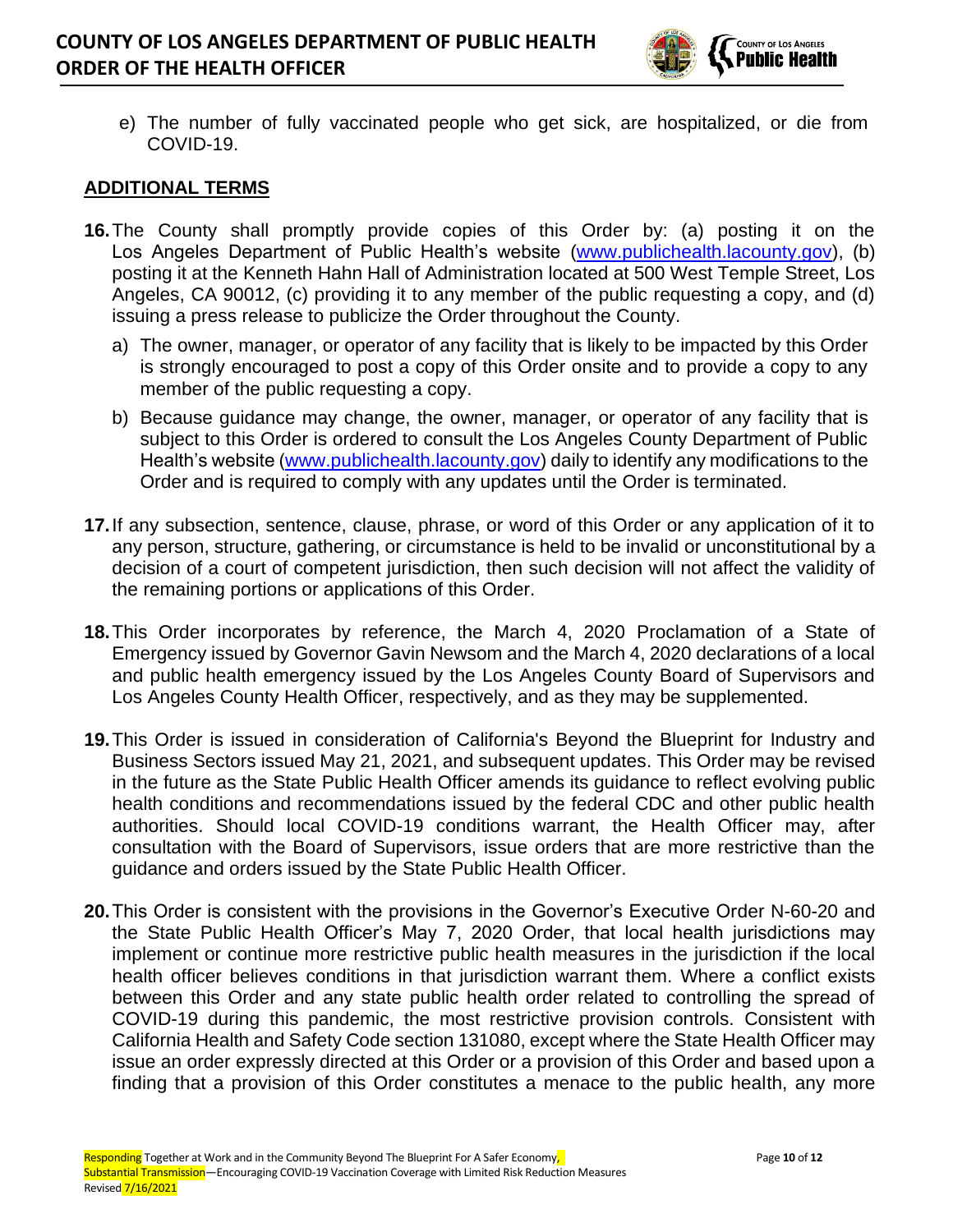

restrictive measures in this Order may continue to apply and control in the County of Los Angeles Public Health Jurisdiction.

- **21.**Pursuant to Sections 26602 and 41601 of the California Government Code and Section 101029 of the California Health and Safety Code, the Health Officer requests that the Sheriff and all chiefs of police in all cities located in the Los Angeles County Public Health Jurisdiction ensure compliance with and enforcement of this Order. The violation of any provision of this Order constitutes an imminent threat and menace to public health, constitutes a public nuisance, and is punishable by fine, imprisonment or both.
- **22.**This Order is issued pursuant to Health and Safety Code sections 101040, 120175, and 120295.
- 23. This Order shall become effective at **11:59pm on Saturday, July 17, 2021** and will continue to be until it is revised, rescinded, superseded, or amended in writing by the Health Officer.

**IT IS SO ORDERED:** 

1. AR MO, MPH

7/16/2021

**Muntu Davis, M.D., M.P.H.** Health Officer,

County of Los Angeles

**Issue Date**